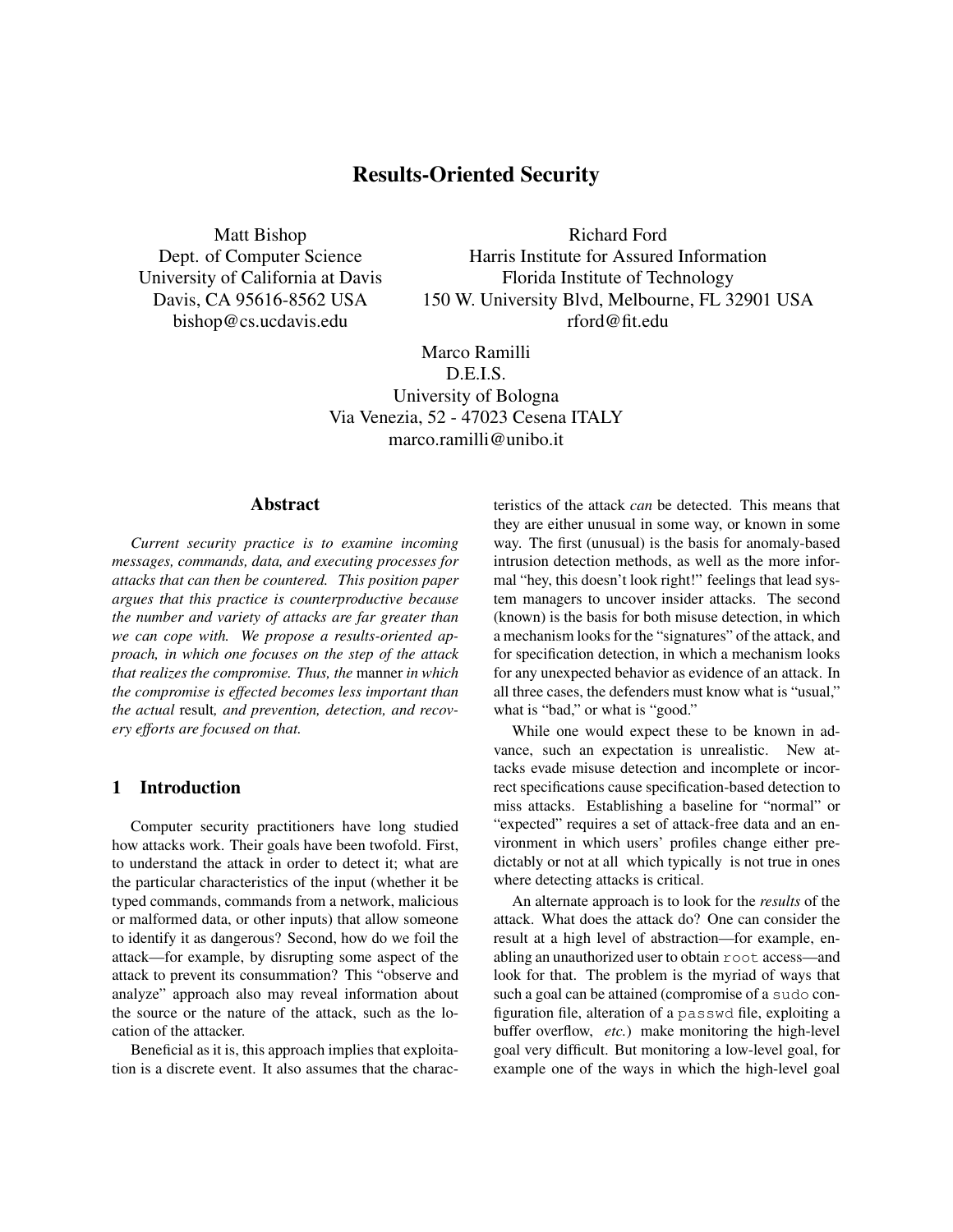can be attained, is eminently practical. Doing so offers several advantages over detecting attacks.

First, in order for an attack to be successful, it must attain some goal. If we can detect the attempt to attain the low-level goal, we identify that an attack is occurring. From that, we can often work backwards to determine what the attack was. Second, by focusing our resources on the goal, whether we detect the specific attack while it is under way or not is irrelevant. The key point is that , should an attacker come up with a new way to realize the goal, or modify an existing attack to evade current detection mechanisms, we lose little because we still detect the result of the attack. Third, we are forced to analyze what we are trying to protect, in order to determine the (low-level) goals. This has a salutary effect on our understanding of the security of the system.

Throughout this paper, we assume that one can describe high-level events that are considered security breaches; these events are the "goals" of the attacker. We note that characterizing (or even identifying) all such goals is a non-trivial problem endemic to all of security; security policies are rarely exhaustive *a priori*, but rather are defined *a priori* and then modified as experience demonstrates new compromises, and as new needs and requirements of the organization are identified. Thus, the application of results-oriented security must evolve to reflect the current set of security threats and requirements, and consequently the current set of attacker goals. This problem arises in other contexts, notably specification-based intrusion detection [14].

It is important to distinguish our work from deriving vulnerabilities, which has been the focus of much recent work [4–6, 18]. For us, the details of the attack are irrelevant. What matters is what the attack ultimately *does*. Knowing about vulnerabilities and attacks helps when analyzing potential goals of attacks, which augment policy and goals. However, for detection, we focus solely on the intermediate and final goals of the attackers.

#### 2 Attack Detection

When we think about attack detection, we tend to think about determining whether something is "bad" or "good". "Good" is not designed to harm us, and "bad" is. To protect a system, simply decide what is bad and what isn't.

Unfortunately, distinguishing between "good code" and "bad code" using static analysis is anything but simple. Cohen [2] demonstrated this was equivalent to the halting problem. This is further complicated by attacks such as buffer overruns that blur the lines between executable code and data, making it unclear how the system will actually handle a particular piece of input without viewing it in context.

Despite these difficulties, our existing protection techniques generally focus on this sorting process. Virus scanners work by attempting to detect patterns of malicious behavior in emulated environments, or by looking for signatures of known-malicious sections of code (for an overview, see Szor [28]). Recently, vendors have begun leveraging the cloud and the presence of ubiquitous connectivity to see how well known a particular file is (the idea being that common files are less likely to provide the user with an unpleasant surprise), but once again, this relies on being able to tell that a piece of binary data is executable.

While these approaches provide a powerful way of reasoning about the probable danger from executable objects, many exploits do not enter the system as executable files. Thus, the protective measures must also examine data for its risk, making these defenses yet more difficult. Data is not supposed to stay the same; it changes from request to request. Data is often strangely structured. Data is, essentially, messy.

Technologies like deep packet inspection [10, 12, 22] and detection of embedded shell code [8, 23] can help, but given the intimate interaction of the data with the host system, it is very difficult to predict behavior *in situ* reliably [15, 27]. Nevertheless, our networks are architected around this "attack detection" paradigm, where we base our defenses on the fallacy that we can reliably sort good from bad at the border of our system or our site.

Given the challenges of detection based on appearance, people have put significant effort into detecting malicious behavior within services and executables based on their actions. Behavioral analysis examines what actually happens on the machine, typically on a per-process basis, to determine if an attack is underway. For many applications, this is quite effective. For example, behavioral detection works well for virus detection and prevention [7, 13].

While behavioral analysis ameliorates some of problems, the approach still focuses on sorting out the good from the bad, and detecting and stopping attacks within a narrow temporal and spatial window. The Shield system [31] provides an excellent example of what behavioral detection methods can do. Shield uses runtime instrumentation to detect when the system is in a position where a vulnerability is about to be exploited, and then modifies execution at this point. This works for known attacks, but it does not handle unknown attacks.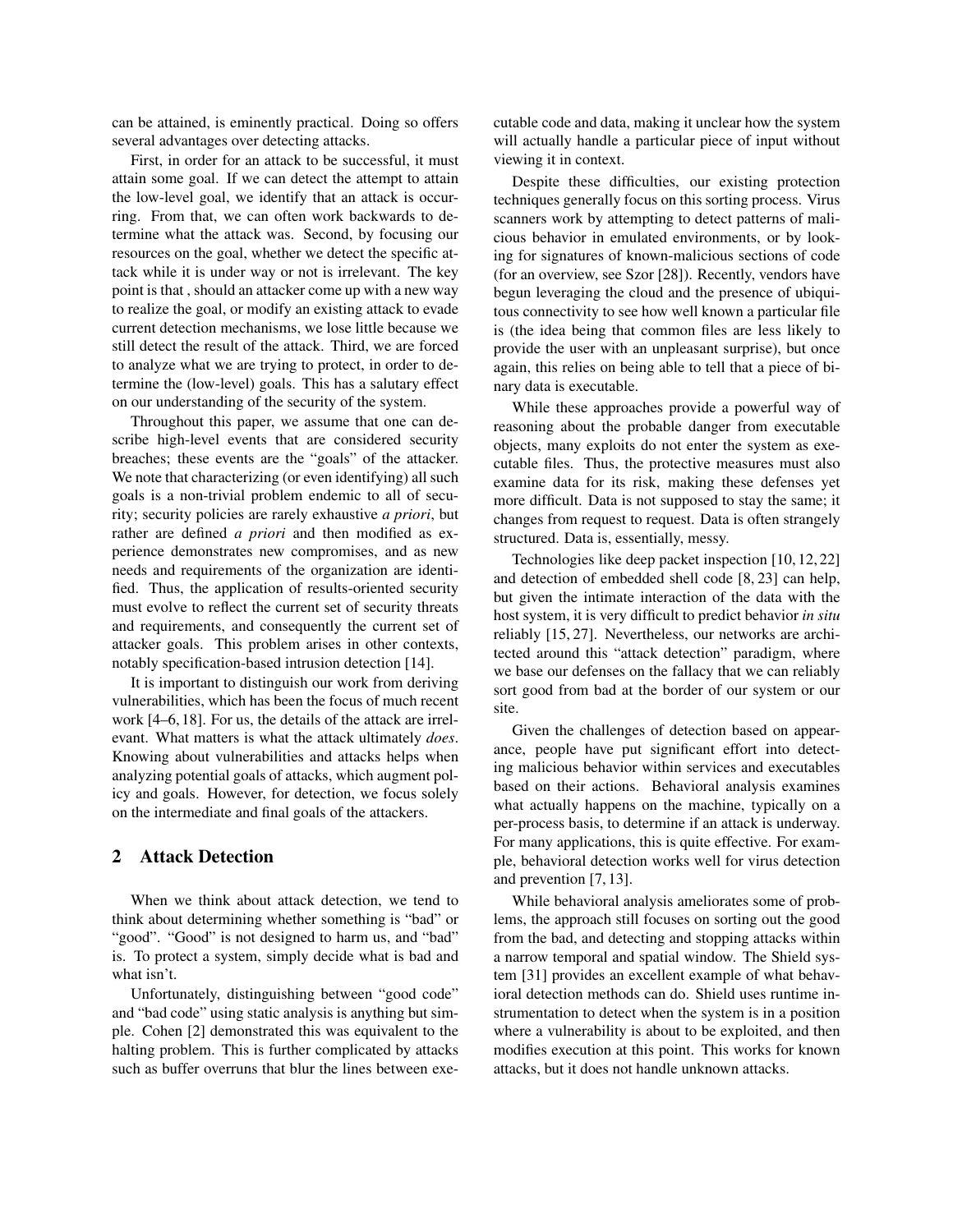Finally, the success of zero-day attacks indicates that current attack detection methods are far from complete. Zero-day attacks exploit previously unknown vulnerabilities. According to McQueen *et al.* [16], the number of such vulnerabilities in existence on any given day may be as high as 2500. Not knowing these vulnerabilities, we cannot characterize attacks that exploit them.

So, instead of looking for conditions showing that a particular attack is under way, we view the system holistically, searching for changes of state we care about.

## 3 Result Detection

THe detection methods above depend upon the attack taking specific steps. Therein lies the problem: if the attacker can disguise these steps, the detection mechanisms become ineffective. Either they generate a large number of false positives, or are susceptible to false negatives.

Consider an attack to be a sequence of steps  $A =$  $a_1 \ldots a_n$ . An attack detection mechanism looks at the sequence and finds a matching subsequence  $B =$  $a_i \dots a_{i+k}$ . Ideally, B is unique to A; that is, it will only occur when A occurs. We now construct a generic method for evading the detection of  $B$ . As the attack detection mechanism looks for  $B$  in a particular environment, we must disrupt the mechanism's ability to recognize  $B$ . There are two ways to do this.

First, replace  $B$  with something equivalent but sufficiently different to avoid detection. For example, computer malware that introduces variability using encryption aims at achieving this goal. The response has been to look not for the malicious code but for the decryption routines; and the counter is to make these decryption routines polymorphic.

Second, disguise  $B$  in some fashion so that the detection mechanism cannot identify B. For example, most anti-malware software looks for previously-identified patterns in single files, or subsequences of behavior (actions) in a single process or a process and its descendants. In the first case, one can simply rewrite the malware so that the subsequences are split over multiple files, and not reassembled until execution. In the second case, independent processes can execute different parts of the sequences of actions, coordinated so that the result is the same as if the sequence of actions had been executed directly. This approach is not confined to malware; Wagner and Soto [30] show how to do this to evade many host-based intrusion detection systems.

More formally, consider a requires/provides model of attack detection [29]. In such a model, the component

parts (bytes forming the attack, or actions forming the attack) are leaves in a tree. As each leaf is found, the attack meets requirements of intermediate steps, and these intermediate steps are represented as internal nodes. These intermediate steps provide additional capabilities that meet some requirements of "higher-up" intermediate goals. This continues until the final goal, represented by the root of the tree, has all its requirements satisfied.

Attack detection mechanisms work by examining the leaves (component parts), and from them inferring the intermediate nodes, and ultimately that the requirements of the root of the tree may be satisfied, thus realizing the attack. Of course, a new organization of component parts leads to a different attack tree, but an astute attacker can counter this by rearranging or repartitioning those components, leading to an "arms race" that makes defenses at best ineffective and at worst triggering alerts on so many innocuous actions that the rate of false positives renders them useless.

Rather than focus on detecting the leaves of the attack trees, we focus on the root. As that is the compromised state, we instrument the system to detect when that goal is reached. Even if the goal is reached using some different (and possibly unknown) sequence the detection method works because it looks for the *attack result* and not the attack itself.

The limitations of detecting damage at the leaves is perhaps best illustrated by an example. Imagine that we are attempting to ward off a physical attack—all majors blows are blocked by our defenses. However, smaller attacks and injuries are let through; eventually, even though no single event was sufficient to cause us serious injury, the combined impact of the small attacks will be sufficient to cause us deadly harm. Thus, it is crucial to view the combined impact on the system, not simply the individual result of any single action.

This *result detection* mechanism can be designed in one of two ways. The first is state auditing, in which the system state is examined for violations of the security policy. This method is appropriate when the components of the state affecting security are few, and can be readily checked, or when periodic scans are considered sufficient. Tripwire [11], configured to target specific files, is an example of such a mechanism.

A variant of state checking, which may be more effective in some cases, is to check state after a particular action. In this case, only those components of the state affected by the action need to be checked. For example, when an action to alter the Windows Registry is found, the system either allows the action to proceed and then checks the Registry to see if it is in a compromised state,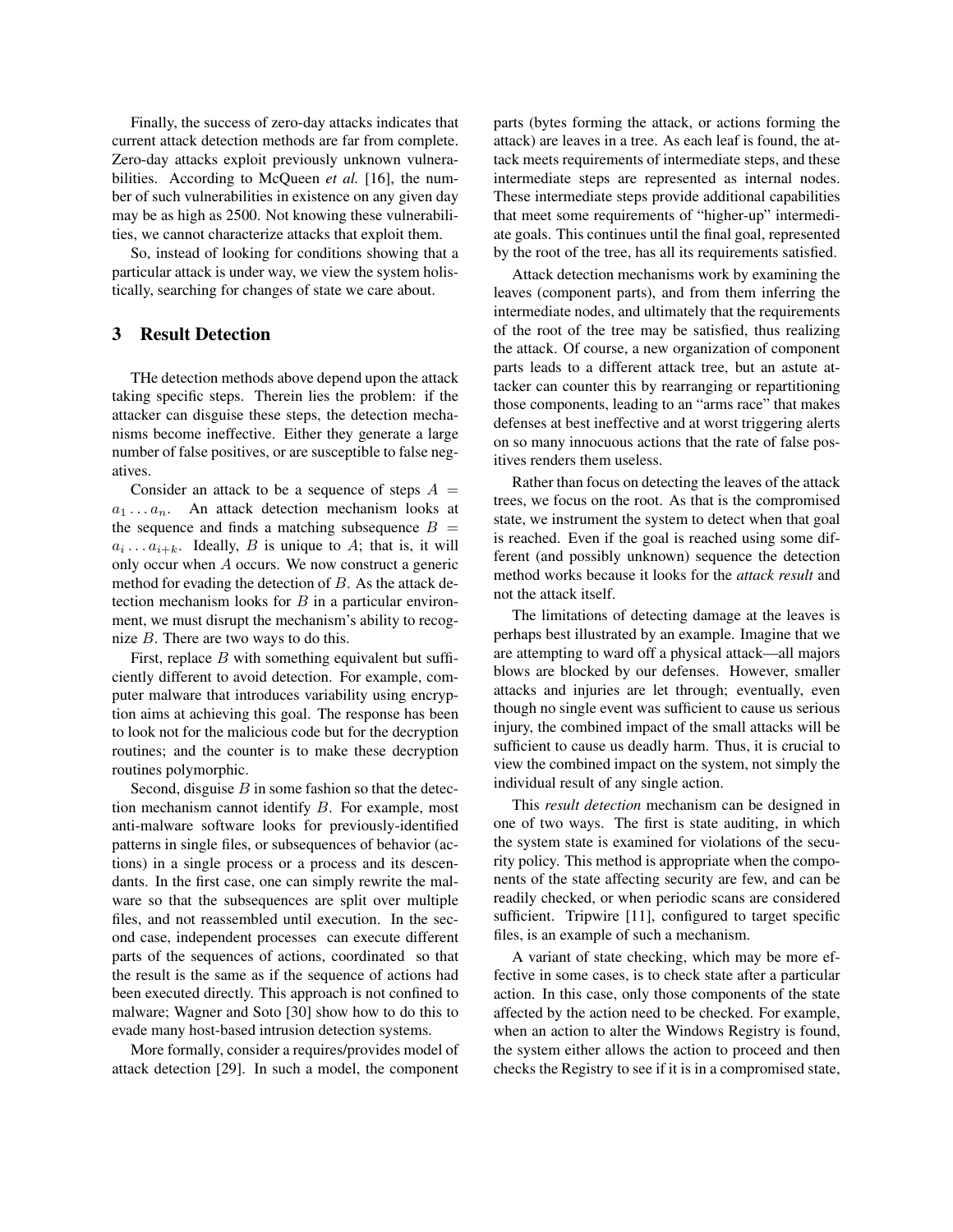or emulates the action and determines whether the action would put the Registry into such a state [24].

The difference between this second form of result detection and ordinary attack detection lies in what is being detected. Consider a polymorphic encrypted virus. The generic decryption technology used to detect these viruses typically loads the suspect executable into an emulator. The emulator periodically uses heuristics to analyze the memory for malware. It does not check that the malware has done anything; it looks simply for the malware [17]. Result detection would check for the result. Similarly, heuristic-based intrusion detection systems look for patterns of behavior, such as system call patterns [9] or function references [20].

To demonstrate this approach, we present three examples of attacks using malware that attack detection will fail to catch but results detection will catch.

#### 4 Examples and Analysis

Given a signature -based attack detection mechanism (including behavioral signatures), one can construct an attack that will either not be detected by existing signatures or whose detection will trigger a large number of false positives. In other words, one may be able to identify the attack from a signature, but that same signature will not uniquely identify the attack; it will also match innocuous, and in some cases common, actions.

These attacks grew from two observations. First, signatures used by anti-malware systems must distinguish between malicious and benign programs. Second, both attack and non-attack programs and processes ultimately use the same "building blocks," namely computer instructions. Thus, signatures must distinguish attacks and non-attacks based on specific instructions ordered temporally. Unless they track *every* instruction in order of execution, anti-malware systems must make simplifying assumptions—and these assumptions can be negated.

Consider static signatures that, when found in a file, cause anti-malware systems to report that the file contains malware. Partition the file into several pieces such that no single piece contains a malware signature, but such that loading them together in memory recreates the malware. Attack detection fails because the signature will not be detected as it is never in the file [25].

Now look at behavioral signatures. Here, a series of actions provide a basis for an anti-malware system to assert that a process contains malware, because that series matches a signature of execution. The computational overhead of monitoring all processes in real time, and analyzing all possible combinations of commands that occur, is simply too high to be practical. So antimalware systems focus on related processes—parents and descendants, or siblings. One can then take the program with the embedded malware, split it into several programs that run independently but communicate in various ways (such as IPC, which may well associate the processes enough to enable anti-malware systems to detect the co-ordination, or covert channels, which will not) so that the effect of all the processes executing is the same as the single original program. This also evades many anti-malware systems, because the signature will not be detected as it lies scattered over several processes [26].

These attacks involve executing files constructed to avoid signature detection, or running processes constructed to avoid behavioral signature detection and that result from executing downloaded files. In both cases a co-ordinator must assemble the downloaded files and execute them. But, as noted above, those files are simply collections of data and computer instructions. We suggested that they might be obtained directly from existing files or processes.

The second set of attacks does exactly this. The concept of "gadgets" has grown directly from an exploit technique known as "Return Oriented Programming" (ROP). As chipsets have become more sophisticated, various countermeasures have been put in place to make exploitation of vulnerabilities more difficult. The use of the "no execute" attribute, for example, attempts to prevent an attacker from executing data, and "stack cookies" try and detect buffer overruns that cross stack frames. Such countermeasures basically prevent typical attacks that overrun a return address on the stack (discussed, for example, by AlephOne [1]) and transfer control to the attacker-supplied buffer.

Given that buffer overruns remain a common programming error, attackers began exploring new ways to exploit them, and eventually settled on ROP. Here, an exploit does not contain the actual executable code needed to carry out an action, but instead leverages code already extant on the system. Sometimes ROP uses well-known API calls to carry out its work, at other times it carries out its mission using small fragments of code (called "gadgets").

Defending against this technique focuses on disallowing usable code fragments at build time [19]. Nevertheless, the idea of gadgets does raise some interesting questions, and highlights the importance of results analysis. Arguably, especially for a Trojan Horse, the vast majority of the code that executes the attack could actually be code that already exists on the system. In fact,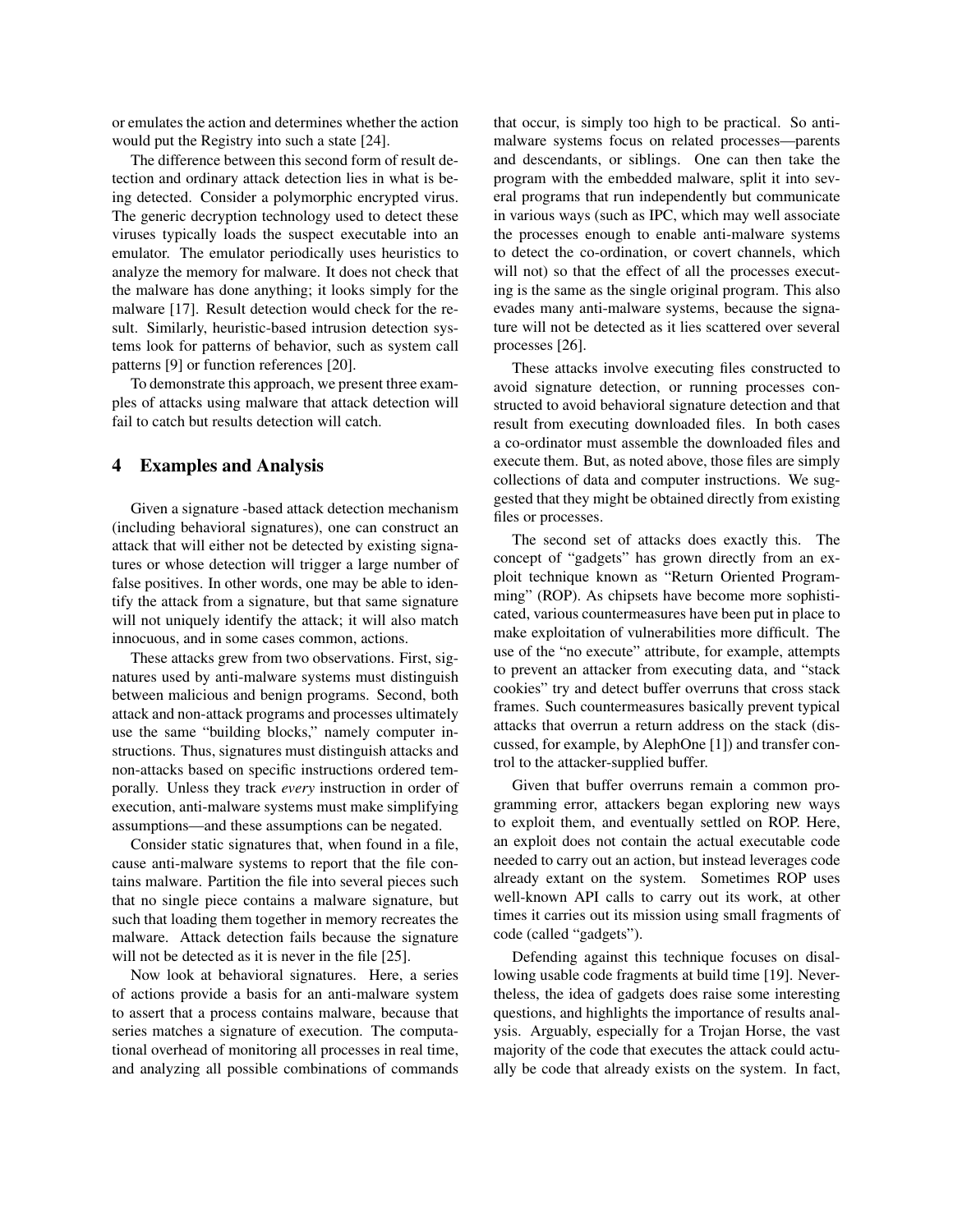one can create an exploit using ROP that is never executed, but only alters the execution path of code already resident on the system.

This leads us to an interesting discussion. Consider a piece of stand-alone malware. This attack code is sent in its entirety to the host machine, and when run formats the first fixed disk. Clearly, it is malware, and should be classified as such. Now consider data input which overruns a buffer adjacent to a function pointer, directing flow to an-already extant piece of code on the system that formats the first fixed disk. The exploit contained no code; it just contains some padding data (which is typically irrelevant) and the address of a function. Is this something which we should detect (is it malware?) and more importantly does it make sense to even try and detect it? We argue that the system must be viewed holistically. The data is not malware—the *combination* of the errant data and the environment is.

We note that this concept is not new *per se*. Cohen's original work on computer viruses [2, 3] always considered a computer virus to be a combination of the environment (machine) with a set of instructions. Thus, there is nothing *technically* incorrect about considering our data-only attack to be malware, but it is not necessarily *helpful* to do so.

#### 4.1 Bad Good Code

As touched on above, part of the challenge comes from our insistence on determining whether particular things—in isolation—are good or bad. Such classifications tend to imply intent, and determining the intent of the attacker is not really possible. The best we can do, in the absence of being able to ask the author himself, is guess.

In the case of gadgets, this classification scheme is stretched to the point of breaking, and the unnatural contortions it requires of us become evident.

Consider, for example, a piece of attack code (for illustration, we use a JPG file that triggers a buffer overrun in a viewer). This attack code makes use of ROP techniques and gadgets its author has previously identified in the viewer. Here, then, the viewer is vulnerable, but the attack itself is found in the JPG.

However, let us assume that the attacker has some (limited) control over the code for the viewer. Perhaps it is an open source project, or the attacker works for the viewer's manufacturer. Regardless, the control the attacker has over the source code in not complete, as the code for the viewer must in either case pass peer review.

Based on his analysis, the attacker determines the viewer is vulnerable to a buffer overrun, but lacks the

presence of a certain gadget to make this vulnerability exploitable. He modifies the source code, changing potentially just one or two bits of the compiled output, creating the necessary preconditions for the exploit. Is the viewer now "bad"? Should it be detected, in addition to the JPG which contains the attack? Can we even now honestly say the attack is contained in the JPG, when in actuality, the attack code, at least in part, has been included in the viewer?

Taking this a step further, the attacker could actually embed all the functionality he needs in the viewer, except for the actual redirection that sets the chain in motion. Thus, our "exploit" code is actually just a buffer overrun and one associated address. All other functionality now exists in the viewer. Here, most researchers would instantly argue the viewer was in fact a Trojan Horse, and the JPG simply the trigger.

These two points represent two ends of a continuum. As the attacker deliberately builds in gadgets, the attack uses more code already extant on the system. Looking at the binary, or possibly even the source, it is impossible to tell that the code has been written to facilitate the exploitation of a vulnerability elsewhere in the codebase.

This thought experiment is interesting for two reasons. First, it highlights the intimate linkage between the JPG and the application or service it exploits. Second, it illustrates the futility of attempting to search incoming information (be it data or code) for exploits.

From an attackers perspective, the idea of deliberately embedding gadgets is attractive. They will not be found by traditionally vulnerability scanning tools that focus on source code analysis (indeed, they may not "exist" in source form at all, but in the compiled code). With care, the code that enables them will pass a code review by another coder. Finally, this code can be spatially and logically separated within the binary, like tumblers in a combination lock. They will be hard to find by fuzzing or other automated testing techniques, and represent a beautiful latent back door that can be opened at will.

Finally, some of this functionality may not be in the code at all. Careful (and slight) misdocumentation of API side effects allows the attacker to have the code appear to be perfect based on documented functionality. Thus, detection by inspection (as opposed to behavior) requires considerable context within the system.

#### 4.2 Result Detection

These attacks techniques focus on the attack detection method, and illustrate the difficulty of anticipating all possible attack vectors. An attacker with knowledge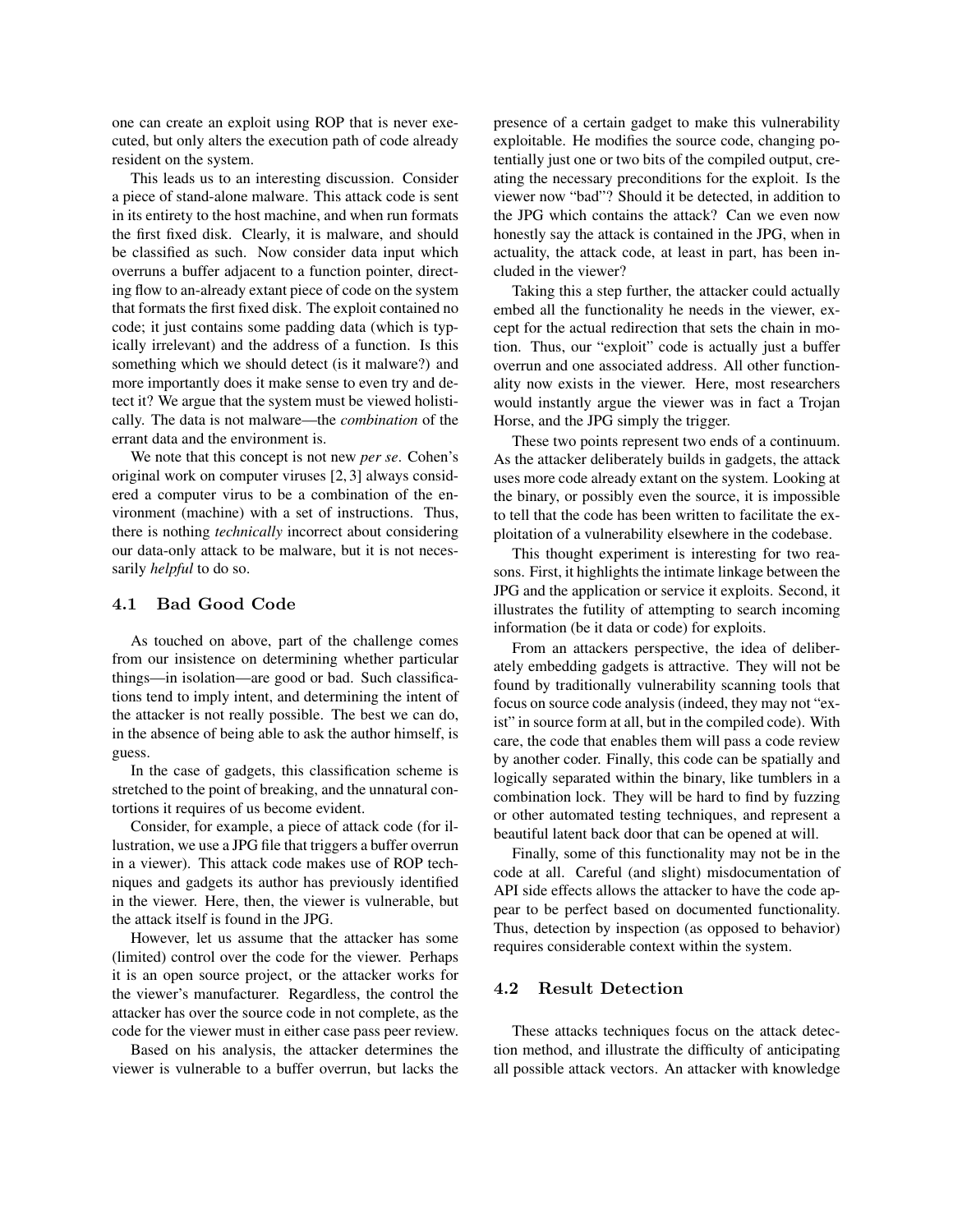of the defenses can examine ways to evade those mechanisms. In general, detection mechanisms work in three ways:

- 1. Catch attacks at the perimeter, when they are injected into the system. As noted above, these can be evaded. In particular, the evasion mechanisms need to distinguish attacks from non-attacks with an acceptable rate of false positives—a rate that does not overwhelm the analysts.
- 2. Catch the attacks during execution. This problem is similar, except that instead of instructions, the detection mechanisms look for temporal sequences of actions in related processes. By distributing the actions over multiple unrelated processes, the attack detection mechanism can be evaded.
- 3. Catch the *results* of the attack. Here, the focus is not on the attack but on how it causes a deviation from correct behavior.

Table 1 summarizes the primary differences in these approaches. Each technique has advantages and disadvantages. None is necessarily a replacement for the others, but combinations should provide robust protection.

When malware executes, it may not violate any part of the security policy. However, when the attacker carries out an action that *does* violate the policy, a resultoriented approach will detect it. Centering detection on goals we care about should provide protection of the things that matter.

The need is even more striking with gadgets. The "attack code" is already resident on the system, in innocuous forms; indeed, eliminating it would break harmless, and in some cases essential, programs. So detection would have to focus on executing that code. But given the complexity of distinguishing between "good executions" and "bad executions," this seems infeasible. Extending the analysis to the limit leads to a situation in which any execution and any program is suspect, producing an overwhelming number of false positives.

Consider another example, that of network-based data exfiltration. Attack detection methods would look for processes that might open files containing sensitive data, or scan files looking for sequences of code that could open such files. The result detection approach may take one of two forms.

First is simply to monitor the boundaries that sensitive data should not cross (noting, of course, that these boundaries may be different for each sensitive datum). When the defensive mechanism detects the crossing, it blocks the flow of the sensitive information, and reports

the problem. This approach, which is essentially to define the set of messages that may cross the boundary, is imperfect. For example, encrypted data requires special handling. Variants of this method (such as isolating networks on which the data lies) improve technological defenses, but leave procedural defenses grounded on imperfect human beings.

A second form of the result detection approach is to monitor all accesses to the sensitive files through the use of watchdogs or some similar technology. That the file be opened and the data read is a necessary step in the attack. Filters and other mechanisms can reduce the number of false positives, but as with all security mechanisms, imperfections remain. Yet this method will produce no false negatives, because if the data is not accessed, it cannot be exfiltrated.

Developing detection mechanisms that analyze attack results rather than attacks requires a discipline of analysis. First, the specific compromised states must be identified; then, the specific commands, system calls, or other actions must be enumerated. A goal-based analysis approach similar to that for developing systems designed for forensic analysis [21] is appropriate here.

# 5 Conclusion and Future Work

This paper argues for a focus on the outcome of the attack rather than the attack itself. This has three advantages. First, it identifies entry into a compromised state, which is after all the definition of a violation of security (and of a successful attack). Second, it reduces the complexity of the detection mechanisms because those mechanisms need not look for *potential* attacks, which requires a large number of signatures or multiple heuristic mechanisms. Detectors can either check for known good states, or states that are known to be bad. Third, it forces the developer of the detection methods to take into account the environment in which the attack is to be realized—something essential for dealing with the limiting cases of the gadgets, identified above.

Instances of this approach have always existed. For example, Tripwire [11] scanned file systems and reported anomalies that may have been the result of attacks. However, our approach has a different perspective: we look for those indications that are *specifically* tied to compromising the system rather than scanning for anomalies. This reflects the difference between anomaly-based and specification-based intrusion detection [14]. The former, and past work involving looking for results, looked for unusual events and presupposed they indicated attack. The latter, and our approach, look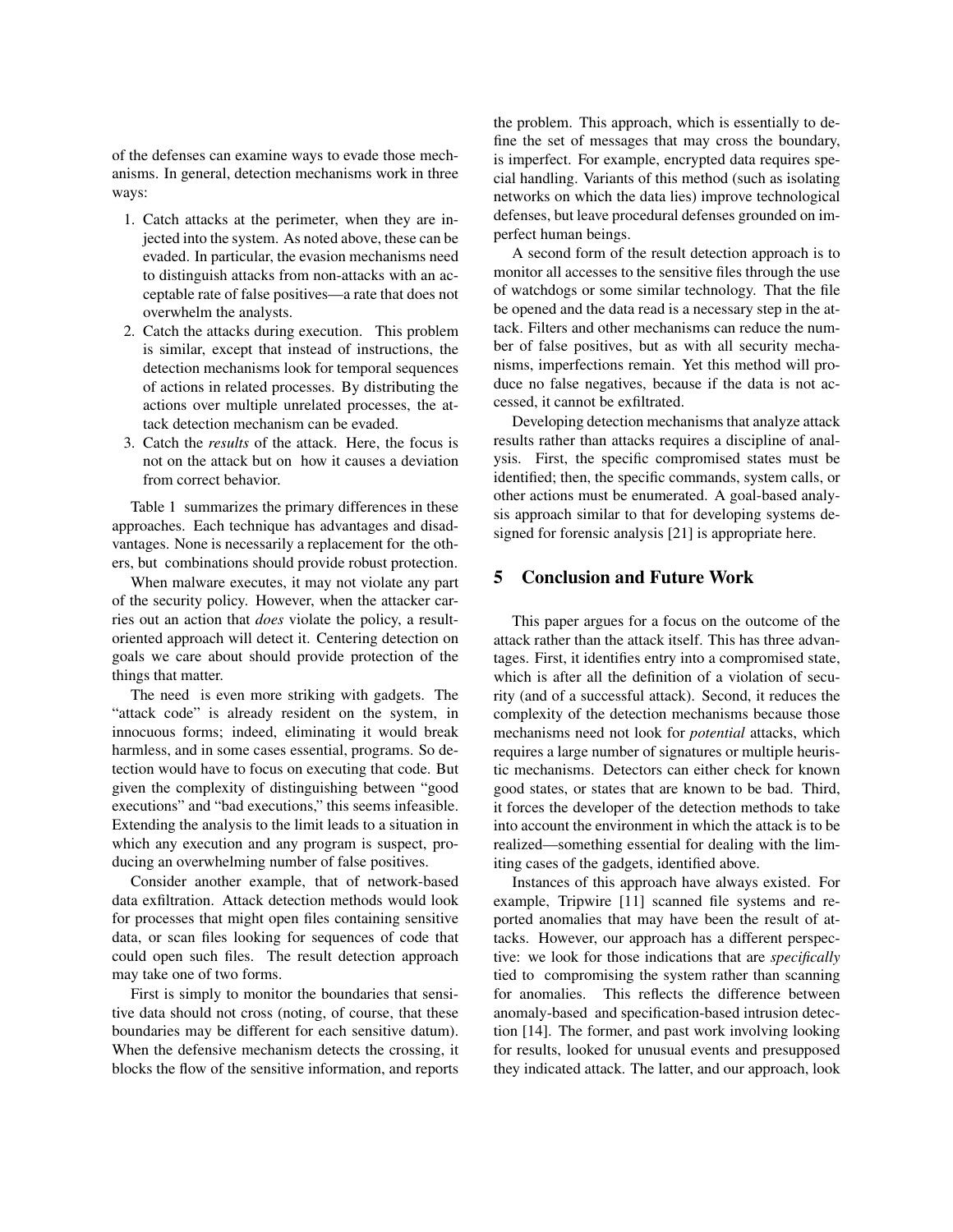| Technique                             | Philosophical<br>Approaches                                                 | Attacker<br>Countermeasures                                                                                             | Advantages                                                                                                         | Disadvantages                                                                                                    |
|---------------------------------------|-----------------------------------------------------------------------------|-------------------------------------------------------------------------------------------------------------------------|--------------------------------------------------------------------------------------------------------------------|------------------------------------------------------------------------------------------------------------------|
| <b>Anomaly</b><br><b>Detection</b>    | "What's different is<br>bad"                                                | traffic/behav-<br><b>Blend</b><br>ior in with normal<br>behavior.<br>Deliber-<br>false<br>ately<br>create<br>positives. | Capable of detecting<br>attack modali-<br>new<br>provided they<br>ties.<br>look "different" to<br>normal behavior. | The underlying as-<br>sumption (different<br>$==$ bad) can give rise<br>to unacceptable false<br>positive rates. |
| <b>Signature</b><br><b>Detection</b>  | "Find the things we<br>know are bad"                                        | Server-side meta- and<br>polymorphism.                                                                                  | reliable<br>Very<br>for<br>known attacks.                                                                          | Very poor<br>against<br>new attacks.                                                                             |
| <b>Behavioral</b><br><b>Detection</b> | "Determine"<br>where<br>good or bad based on<br>actions"                    | Mimicry of benign<br>operations,<br>spread<br>attack over multiple<br>small objects/actions.                            | Quite good at detect-<br>ing new attacks, ac-<br>ceptable false posi-<br>tive rates.                               | Too focused on be-<br>havior of individual<br>objects instead of the<br>system holistically.                     |
| <b>Results</b> De-<br>tection         | "Make sure undesir-<br>able events do not<br>happen to protected<br>things" | Come up with goals<br>which are consonant<br>with the concept of<br>system behavior.                                    | Detects the part of the<br>exploit we care about<br>– the violation of the<br>data/system.                         | Difficult to quantify<br>the potential goals of<br>the attacker for many<br>cases.                               |

**Table 1. Table of results-oriented detection techniques**

for results known to be the result of attack.

One difficulty is that many compromised states are unknown. This means that the relationship between the implementation of the system and the security policy is not fully understood. But this is essentially the same problem as not having signatures for all attacks available which is the current state of the art, as the term "zero-day vulnerability" implies. So this problem is no worse than one existing in current attack detection mechanisms, and in fact is probably more tractable.

An interesting question is how the false positives and negatives for the results-oriented approach compare to those of the attack-oriented approach. Another interesting one involves examining vectors for distributing attacks using gadgets. In a way, it is like building a combination lock into an application. Each little part looks innocuous, but given the right sequence, the lock springs open. The distributed nature has several benefits for the attacker. First, the spatial and potentially temporal distribution makes these parts very hard to find. They will resist analysis using fuzzing and static analysis tools. Second, some of the distributions could even include errors in documentation, where an API is slightly, but deliberately, misdocumented. That would allow the parts of the attack code to pass code reviews. Finally, a group of attackers might be able to use different libraries, shared objects, and compilers on a platform like Linux to develop an attack that is very difficult to detect unless the mechanisms look for the results. This is disturbing, to say the least, and calls for the attack-result

detection paradigm we have developed here.

*Acknowledgements*: Matt Bishop thanks the National Science Foundation for the support of grants CCF-0905503 and CNS-1049738 to the University of California at Davis. All opinions are those of the authors and not necessarily those of the National Science Foundation.

### References

- [1] AlephOne. Smashing the stack for fun and profit. *Phrack*, 7(49), 1996.
- [2] F. Cohen. Computer viruses: Theory and experiments. *Computers & Security*, 6(1):22–35, Feb. 1987.
- [3] F. Cohen. *A Short Course on Computer Viruses*. John Wiley & Sons, Inc., New York, NY, USA, 1994.
- [4] M. Costa, M. Castro, L. Zhou, L. Zhang, and M. Peinado. Bouncer: Securing software by blocking bad input. In *Proceedings of the 21st ACM SIGOPS Symposium on Operating Systems Principles*, pages 117– 130, Dec. 2007.
- [5] M. Costa, J. Crowcroft, M. Castro, A. Rowstron, L. Zhou, L. Zhang, and P. Barham. Vigilante: Endto-end containmanet of internet worm epidemics. *ACM Transactions on Computer Systems*, 26(4):9:1–9:68, Dec. 2008.
- [6] J. R. Crandall, Z. Su, S. F. Wu, and F. T. Chong. On deriving unknown vulnerabilities from zero-day polymorphic and metamorphic exploits. In *Proceedings of the 12th ACM Conference on Computer and Communications Security*, pages 235–248, 2005.